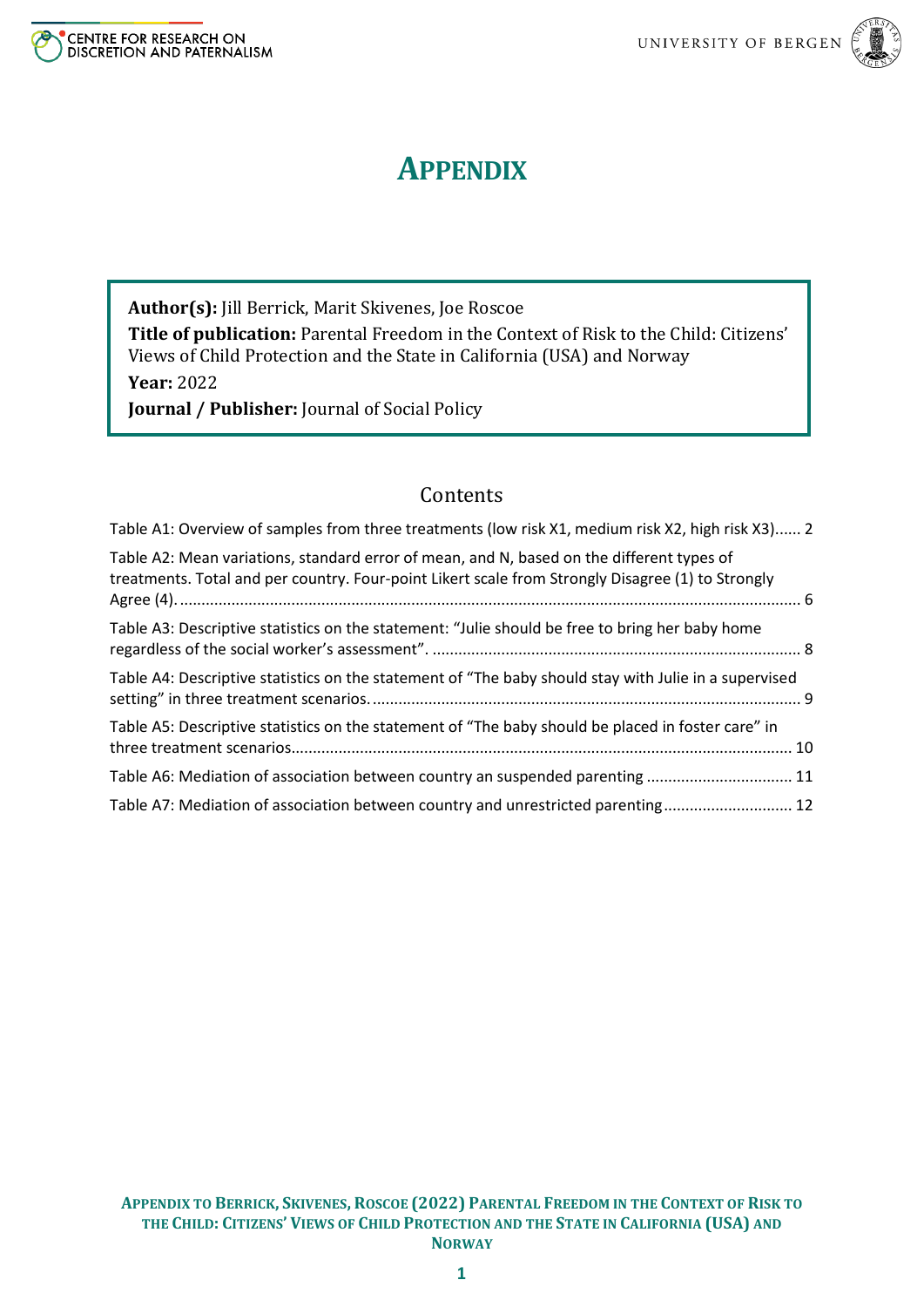# **Table A1: Overview of samples from three treatments (low risk X1, medium risk X2, high risk X3).**

<span id="page-1-0"></span>

| Variable<br><b>Treatments</b> |                  |                         |        | Norway        |        | <b>USA</b> (California) |  |
|-------------------------------|------------------|-------------------------|--------|---------------|--------|-------------------------|--|
|                               |                  |                         | Number | $\frac{0}{0}$ | Number | $\frac{0}{0}$           |  |
|                               |                  | Male                    | 168    | 50            | 204    | 56                      |  |
|                               | Low risk $(X1)$  | Female                  | 171    | 50            | 158    | 44                      |  |
| Gender                        | Medium risk (X2) | Male                    | 175    | 54            | 200    | 53                      |  |
|                               |                  | Female                  | 148    | 46            | 177    | 47                      |  |
|                               | High risk (X3)   | Male                    | 187    | 51            | 190    | 50                      |  |
|                               |                  | Female                  | 182    | 49            | 188    | 50                      |  |
|                               | Low risk $(X1)$  | Smaller city/rural area | 217    | 64            | 144    | 40                      |  |
|                               |                  | Larger city             | 122    | 36            | 218    | 60                      |  |
| Metropolitan area             | Medium risk (X2) | Smaller city/rural area | 219    | 68            | 156    | 41                      |  |
|                               |                  | Larger city             | 104    | 32            | 221    | 59                      |  |
|                               | High risk (X3)   | Smaller city/rural area | 230    | 62            | 154    | 41                      |  |
|                               |                  | Larger city             | 139    | 38            | 224    | 59                      |  |
|                               | Low risk $(X1)$  | Unemployment            | 111    | 34            | 121    | 33                      |  |
|                               |                  | Employment              | 215    | 66            | 241    | 67                      |  |
| Job status                    | Medium risk (X2) | Unemployment            | 110    | 36            | 128    | 34                      |  |
|                               |                  | Employment              | 199    | 64            | 249    | 66                      |  |
|                               |                  | Unemployment            | 113    | 32            | 140    | 37                      |  |
|                               | High risk (X3)   | Employment              | 236    | 68            | 238    | 63                      |  |
| Political orientation         | Low risk $(X1)$  | Left                    | 101    | 40            | 170    | 56                      |  |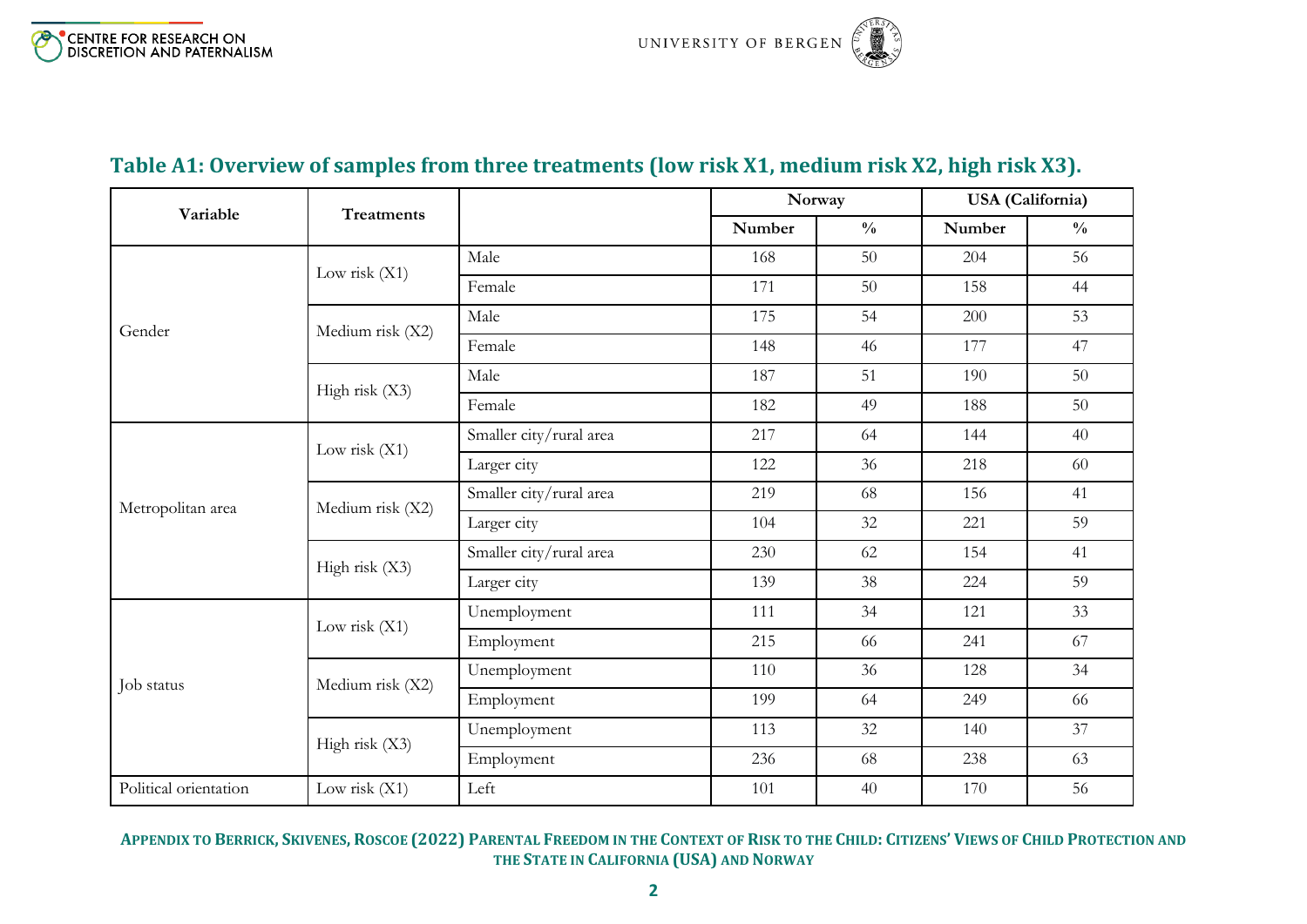



|                         |                  | Center                       | 62  | 25 | 13  | $\overline{4}$ |
|-------------------------|------------------|------------------------------|-----|----|-----|----------------|
|                         |                  | Right                        | 88  | 35 | 121 | 40             |
|                         |                  | Left                         | 117 | 49 | 178 | 57             |
|                         | Medium risk (X2) | Center                       | 53  | 22 | 16  | 5              |
|                         |                  | Right                        | 70  | 29 | 119 | 38             |
|                         |                  | Left                         | 123 | 46 | 187 | 60             |
|                         | High risk (X3)   | Center                       | 60  | 22 | 15  | 5 <sup>1</sup> |
|                         |                  | Right                        | 86  | 32 | 109 | 35             |
|                         | Low risk $(X1)$  | No partner                   | 108 | 33 | 147 | 41             |
|                         |                  | Partner                      | 220 | 67 | 215 | 59             |
| Domestic partner status | Medium risk (X2) | No partner                   | 100 | 32 | 180 | 48             |
|                         |                  | Partner                      | 217 | 68 | 197 | 52             |
|                         | High risk $(X3)$ | No partner                   | 125 | 35 | 181 | 48             |
|                         |                  | Partner                      | 234 | 65 | 197 | 52             |
|                         |                  | No education/Lower education | 105 | 31 | 37  | 10             |
|                         | Low risk $(X1)$  | Average education            | 175 | 52 | 243 | 67             |
|                         |                  | Higher education             | 57  | 17 | 82  | 23             |
|                         |                  | No education/Lower education | 90  | 28 | 48  | 13             |
| <b>Education Level</b>  | Medium risk (X2) | Average education            | 189 | 59 | 238 | 63             |
|                         |                  | Higher education             | 40  | 13 | 91  | 24             |
|                         |                  | No education/Lower education | 102 | 28 | 51  | 13             |
|                         | High risk (X3)   | Average education            | 210 | 58 | 240 | 63             |
|                         |                  | Higher education             | 52  | 14 | 87  | 23             |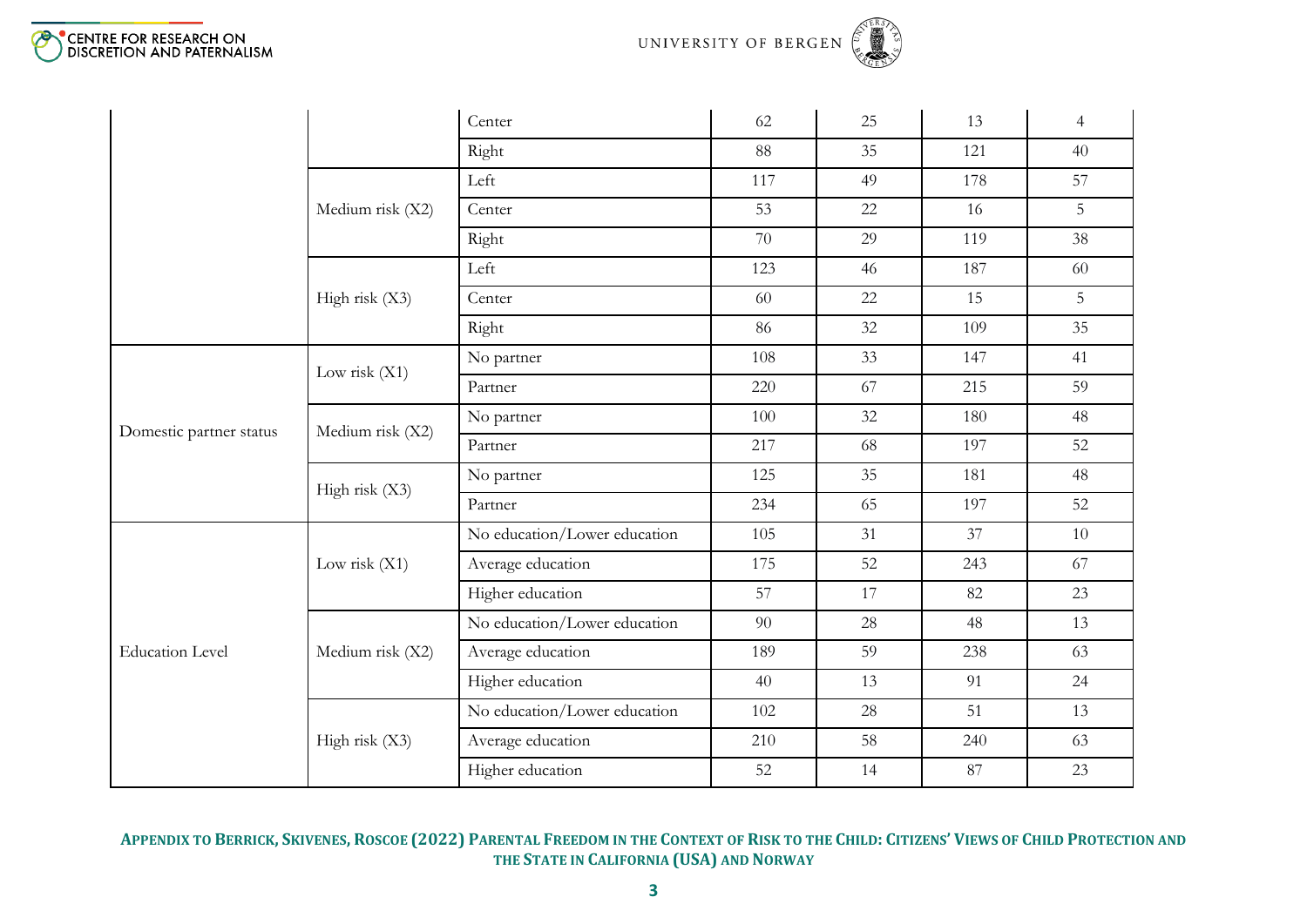



|                    | Low risk $(X1)$  | No religion     | 132 | 40             | 99  | 28 |
|--------------------|------------------|-----------------|-----|----------------|-----|----|
|                    |                  | Have religion   | 197 | 60             | 249 | 72 |
| Religion           | Medium risk (X2) | No religion     | 139 | 44             | 111 | 31 |
|                    |                  | Have religion   | 176 | 56             | 250 | 69 |
|                    | High risk $(X3)$ | No religion     | 163 | 46             | 113 | 32 |
|                    |                  | Have religion   | 191 | 54             | 245 | 68 |
|                    | Low risk $(X1)$  | Non-migrant     | 322 | 95             | 289 | 80 |
|                    |                  | Migrant         | 17  | 5              | 73  | 20 |
|                    | Medium risk (X2) | Non-migrant     | 306 | 95             | 309 | 82 |
| Immigration status |                  | Migrant         | 17  | 5              | 68  | 18 |
|                    | High risk $(X3)$ | Non-migrant     | 356 | 96             | 299 | 79 |
|                    |                  | Migrant         | 13  | $\overline{4}$ | 79  | 21 |
|                    |                  | Low income      | 35  | 13             | 107 | 33 |
|                    | Low risk $(X1)$  | Average income  | 162 | 59             | 98  | 31 |
|                    |                  | High income     | 79  | 29             | 115 | 36 |
|                    |                  | Low income      | 33  | 13             | 100 | 30 |
| Income Level       | Medium risk (X2) | Average income  | 137 | 52             | 107 | 32 |
|                    |                  | High income     | 93  | 35             | 126 | 38 |
|                    |                  | Low income      | 41  | 13             | 110 | 34 |
|                    | High risk (X3)   | Average income  | 183 | 58             | 106 | 33 |
|                    |                  | High income     | 89  | 28             | 109 | 34 |
|                    |                  | Younger (18-34) | 60  | 18             | 110 | 30 |
| Age                | Low risk $(X1)$  | Mid-age (35-54) | 129 | 38             | 119 | 33 |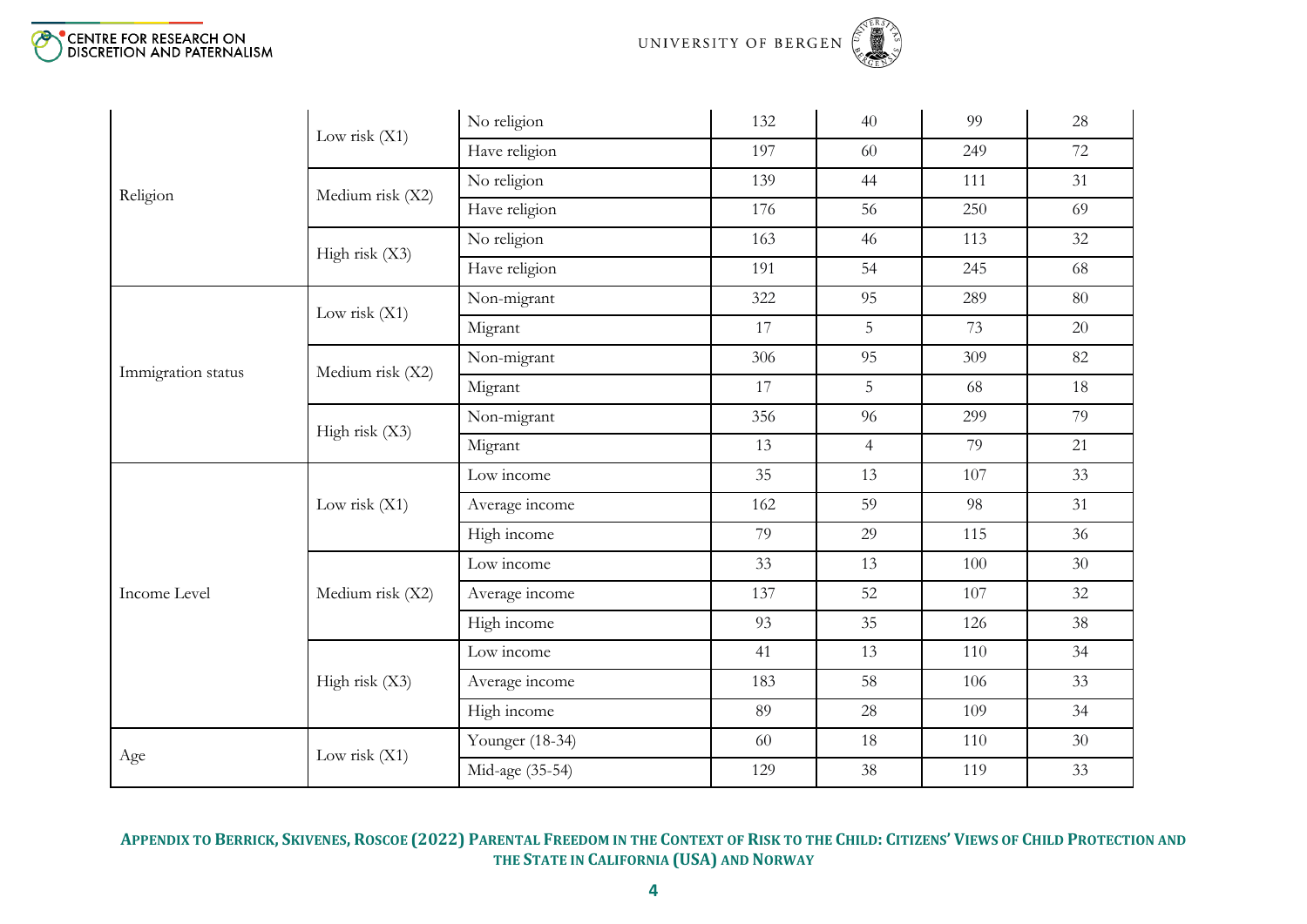



|          |                  | $54+$           | 150 | 44 | 133 | 37 |
|----------|------------------|-----------------|-----|----|-----|----|
|          |                  | Younger (18-34) | 60  | 19 | 129 | 34 |
|          | Medium risk (X2) | Mid-age (35-54) | 122 | 38 | 133 | 35 |
|          |                  | $54+$           | 141 | 44 | 115 | 31 |
|          |                  | Younger (18-34) | 63  | 17 | 130 | 34 |
|          | High risk $(X3)$ | Mid-age (35-54) | 149 | 40 | 133 | 35 |
|          |                  | $54+$           | 157 | 43 | 115 | 30 |
|          | Low risk $(X1)$  | No child        | 231 | 68 | 235 | 65 |
|          |                  | Have children   | 108 | 32 | 127 | 35 |
| Children | Medium risk (X2) | No child        | 205 | 63 | 236 | 63 |
|          |                  | Have children   | 118 | 37 | 141 | 37 |
|          | High risk $(X3)$ | No child        | 267 | 72 | 236 | 62 |
|          |                  | Have children   | 102 | 28 | 142 | 38 |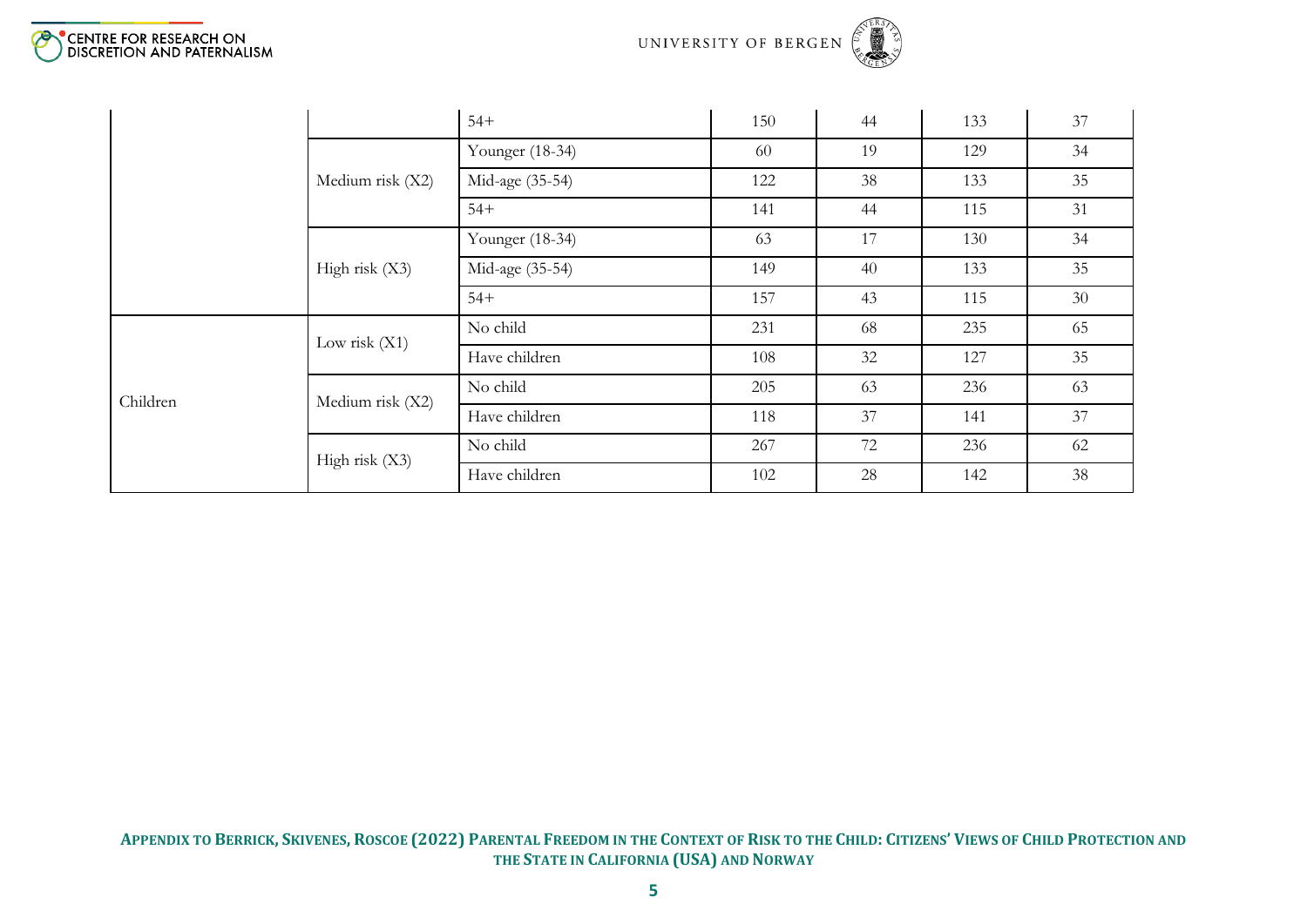#### **Table A2: Mean variations, standard error of mean, and N, based on the different types of treatments. Total and per country. Four-point Likert scale from Strongly Disagree (1) to Strongly Agree (4).**

<span id="page-5-0"></span>

| <b>Treatment Groups</b> | <b>Assessment Statements</b>                    | Total  | Norway | <b>USA</b> (California) |
|-------------------------|-------------------------------------------------|--------|--------|-------------------------|
|                         |                                                 |        |        |                         |
| Low risk $(X1)$         | Julie should be free to bring her baby home     | 1.91   | 1.65   | 2.15                    |
|                         | regardless of the social worker's assessment    | (0.85) | (0.65) | (0.94)                  |
|                         |                                                 | 701    | 339    | 362                     |
|                         | The baby should stay with Julie in a supervised | 3.07   | 3.28   | 2.88                    |
|                         | setting                                         | (0.84) | (0.77) | (0.85)                  |
|                         |                                                 | 701    | 339    | 362                     |
|                         | The baby should be placed in foster care        | 2.29   | 2.17   | 2.40                    |
|                         |                                                 | (0.89) | (0.83) | (0.93)                  |
|                         |                                                 | 701    | 339    | 362                     |
|                         | Julie should be free to bring her baby home     | 1.78   | 1.60   | 1.93                    |
|                         | regardless of the social worker's assessment    | (0.80) | (0.65) | (0.89)                  |
|                         |                                                 | 700    | 323    | 377                     |
|                         | The baby should stay with Julie in a supervised | 3.02   | 3.20   | 2.86                    |
| Medium risk (X2)        | setting                                         | (0.82) | (0.79) | (0.82)                  |
|                         |                                                 | 700    | 323    | 377                     |
|                         | The baby should be placed in foster care        | 2.41   | 2.40   | 2.43                    |
|                         |                                                 | (0.86) | (0.87) | (0.86)                  |
|                         |                                                 | 700    | 323    | 377                     |
|                         | Julie should be free to bring her baby home     | 1.67   | 1.49   | 1.85                    |
| High risk (X3)          | regardless of the social worker's assessment    | (0.78) | (0.61) | (0.89)                  |
|                         |                                                 | 747    | 369    | 378                     |
|                         |                                                 | 2.93   | 3.09   | 2.77                    |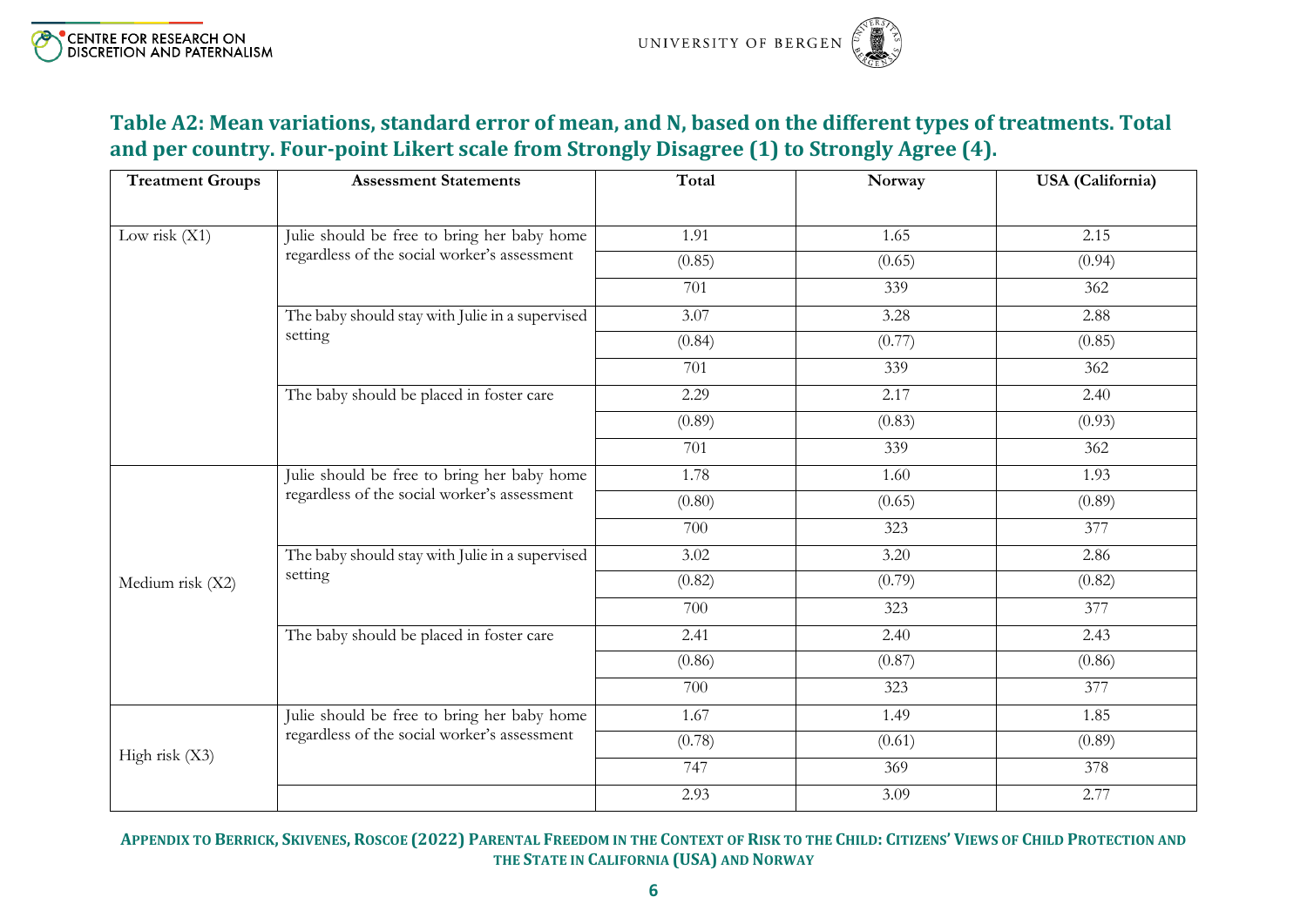



| The baby should stay with Julie in a supervised | (0.84) | (0.82) | (0.84) |
|-------------------------------------------------|--------|--------|--------|
| setting                                         | 747    | 369    | 378    |
| The baby should be placed in foster care        | 2.50   | 2.39   | 2.60   |
|                                                 | (0.87) | (0.87) | (0.85) |
|                                                 | 747    | 369    | 378    |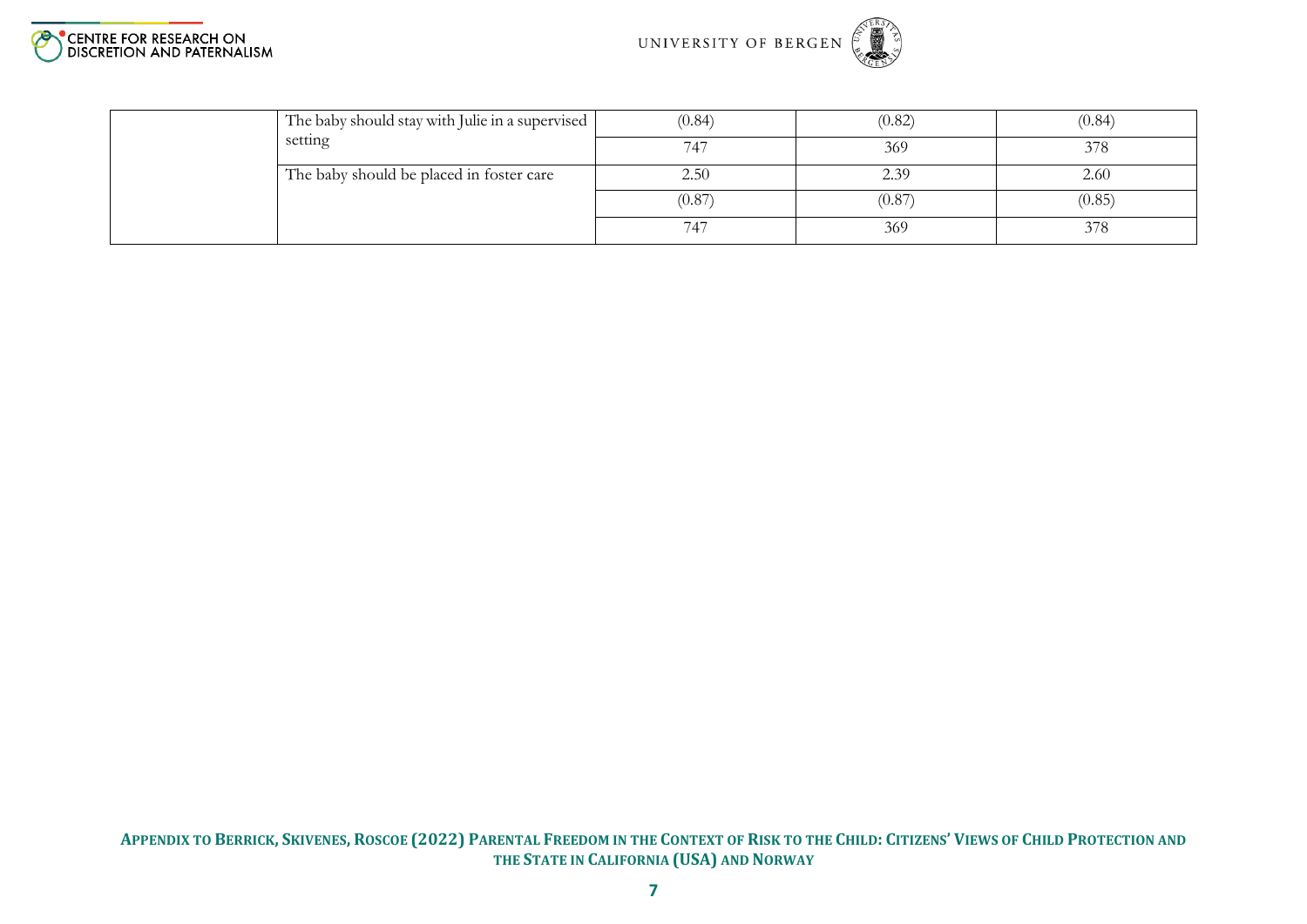### **Table A3: Descriptive statistics on the statement: "Julie should be free to bring her baby home regardless of the social worker's assessment".**

<span id="page-7-0"></span>

| Treatment        | <b>Response category</b> | Total |               |     | Norway        | <b>USA</b> |               |
|------------------|--------------------------|-------|---------------|-----|---------------|------------|---------------|
|                  |                          | N     | $\frac{0}{0}$ | N   | $\frac{0}{0}$ | N          | $\frac{0}{0}$ |
|                  | 1-2(Disagree)            | 566   | 80.7          | 311 | 91.7          | 255        | 70.4          |
| Low risk $(X1)$  | $3-4(Agree)$             | 135   | 19.3          | 28  | 8.3           | 107        | 29.6          |
|                  | Total                    | 701   | 100.0         | 339 | 100.0         | 362        | 100.0         |
|                  | 1-2(Disagree)            | 593   | 84.7          | 299 | 92.6          | 294        | 78.0          |
| Medium risk (X2) | $3-4(Agree)$             | 107   | 15.3          | 24  | 7.4           | 83         | 22.0          |
|                  | Total                    | 700   | 100.0         | 323 | 100.0         | 377        | 100.0         |
|                  | 1-2(Disagree)            | 654   | 87.6          | 351 | 95.1          | 303        | 80.2          |
| High risk $(X3)$ | $3-4$ (Agree)            | 93    | 12.4          | 18  | 4.9           | 75         | 19.8          |
|                  | Total                    | 747   | 100.0         | 369 | 100.0         | 378        | 100.0         |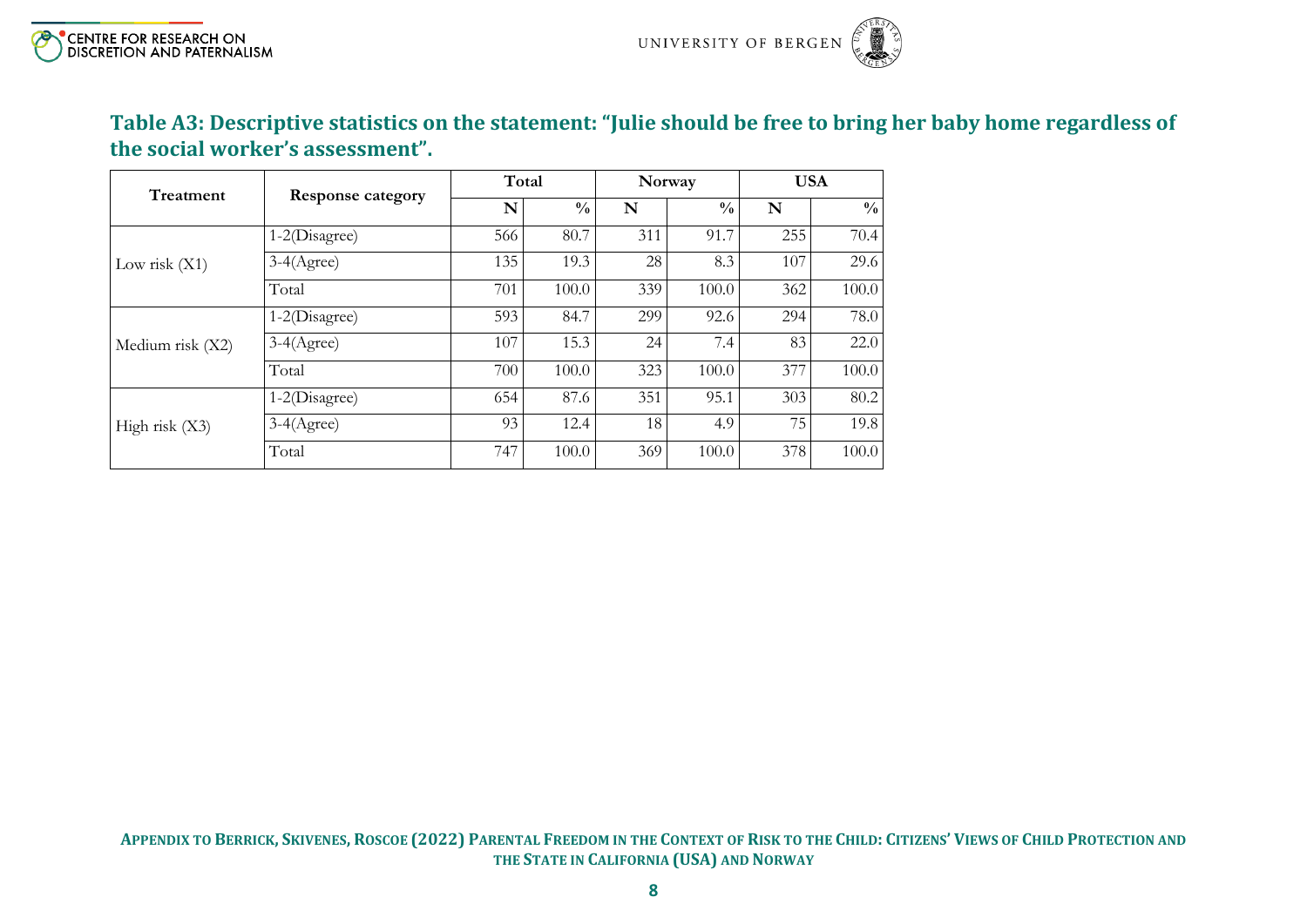# **Table A4: Descriptive statistics on the statement of "The baby should stay with Julie in a supervised setting" in three treatment scenarios.**

<span id="page-8-0"></span>

| Treatment        | <b>Response category</b> |     | Total         |     | Norway        | <b>USA</b> |               |
|------------------|--------------------------|-----|---------------|-----|---------------|------------|---------------|
|                  |                          | N   | $\frac{0}{0}$ | N   | $\frac{0}{0}$ | N          | $\frac{0}{0}$ |
|                  | 1-2(Disagree)            | 131 | 18.7          | 44  | 13.0          | 87         | 24.0          |
| Low risk $(X1)$  | $3-4(Agree)$             | 570 | 81.3          | 295 | 87.0          | 275        | 76.0          |
|                  | Total                    | 701 | 100.0         | 339 | 100.0         | 362        | 100.0         |
|                  | $1-2(Disagree)$          | 144 | 20.6          | 48  | 14.9          | 96         | 25.5          |
| Medium risk (X2) | $3-4(Agree)$             | 556 | 79.4          | 275 | 85.1          | 281        | 74.5          |
|                  | Total                    | 700 | 100.0         | 323 | 100.0         | 377        | 100.0         |
|                  | 1-2(Disagree)            | 189 | 25.3          | 69  | 18.7          | 120        | 31.7          |
| High risk $(X3)$ | $3-4(Agree)$             | 558 | 74.7          | 300 | 81.3          | 258        | 68.3          |
|                  | Total                    | 747 | 100.0         | 369 | 100.0         | 378        | 100.0         |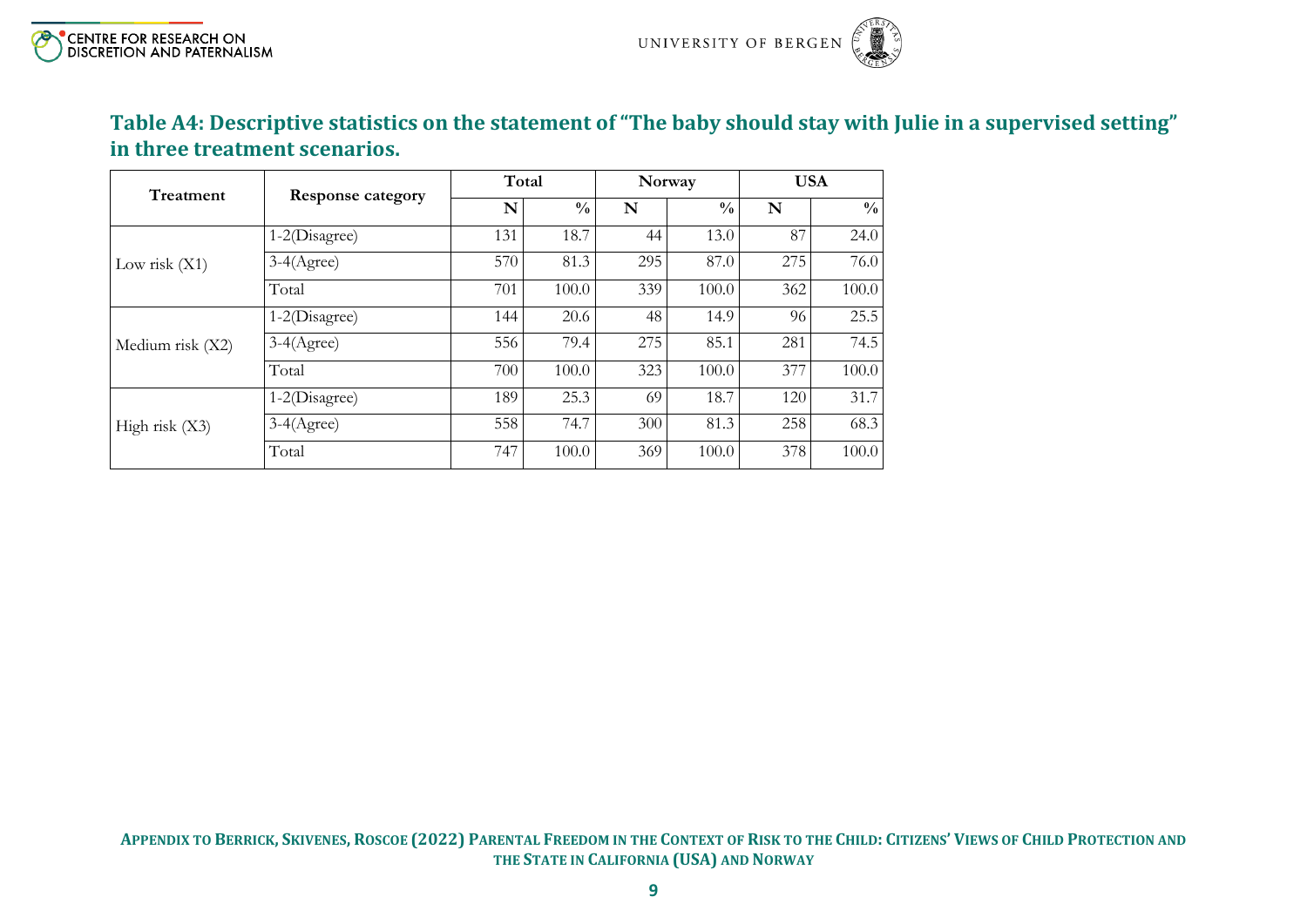# **Table A5: Descriptive statistics on the statement of "The baby should be placed in foster care" in three treatment scenarios.**

<span id="page-9-0"></span>

| Treatment        |                          | Total |               |     | Norway        |     | <b>USA</b>    |
|------------------|--------------------------|-------|---------------|-----|---------------|-----|---------------|
|                  | <b>Response category</b> | N     | $\frac{0}{0}$ | N   | $\frac{0}{0}$ | N   | $\frac{0}{0}$ |
|                  | $1-2(Disagree)$          | 459   | 65.5          | 243 | 71.7          | 216 | 59.7          |
| Low risk $(X1)$  | $3-4(Agree)$             | 242   | 34.5          | 96  | 28.3          | 146 | 40.3          |
|                  | Total                    | 701   | 100.0         | 339 | 100.0         | 362 | 100.0         |
|                  | 1-2(Disagree)            | 401   | 57.3          | 185 | 57.3          | 216 | 57.3          |
| Medium risk (X2) | $3-4(Agree)$             | 299   | 42.7          | 138 | 42.7          | 161 | 42.7          |
|                  | Total                    | 700   | 100.0         | 323 | 100.0         | 377 | 100.0         |
|                  | 1-2(Disagree)            | 389   | 52.1          | 218 | 59.1          | 171 | 45.2          |
| High risk $(X3)$ | $3-4(Agree)$             | 358   | 47.9          | 151 | 40.9          | 207 | 54.8          |
|                  | Total                    | 747   | 100.0         | 369 | 100.0         | 378 | 100.0         |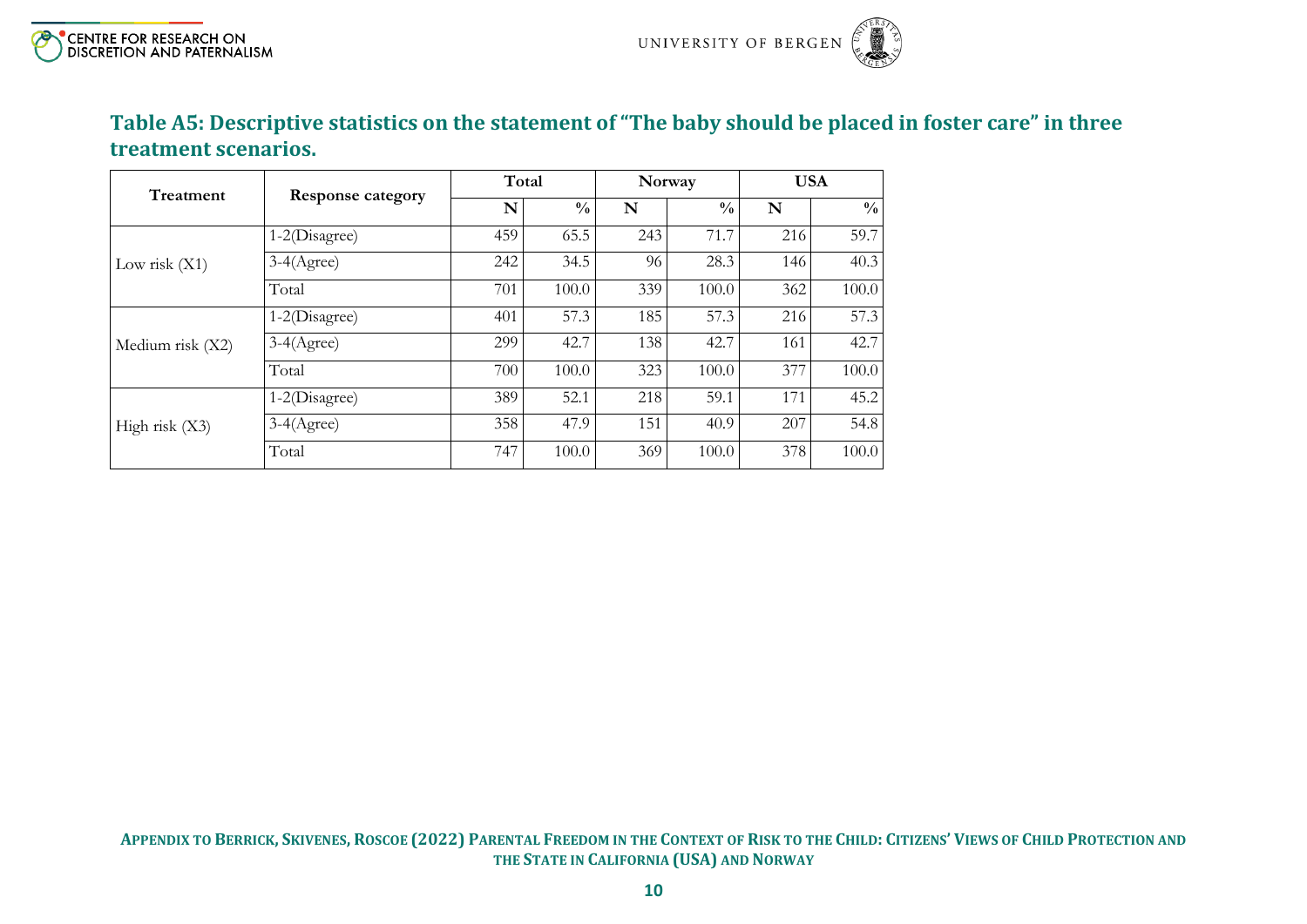<span id="page-10-0"></span>

|                       | OR.       | $95\%$ CI    | % Total Effect |
|-----------------------|-----------|--------------|----------------|
| Direct Effect         | $0.80***$ | (0.71, 0.90) | $102\%$        |
| Total Indirect Effect | 1.01      | (0.96, 1.05) | $-2\%$         |
| Age                   | $0.96***$ | (0.93, 0.98) | $21\%$         |
| City                  | $1.05*$   | (1.01, 1.10) | $-23\%$        |
| Total Effect          | $0.80***$ | (0.72, 0.89) | $100\%$        |

### **Table A6: Mediation of association between country an suspended parenting**